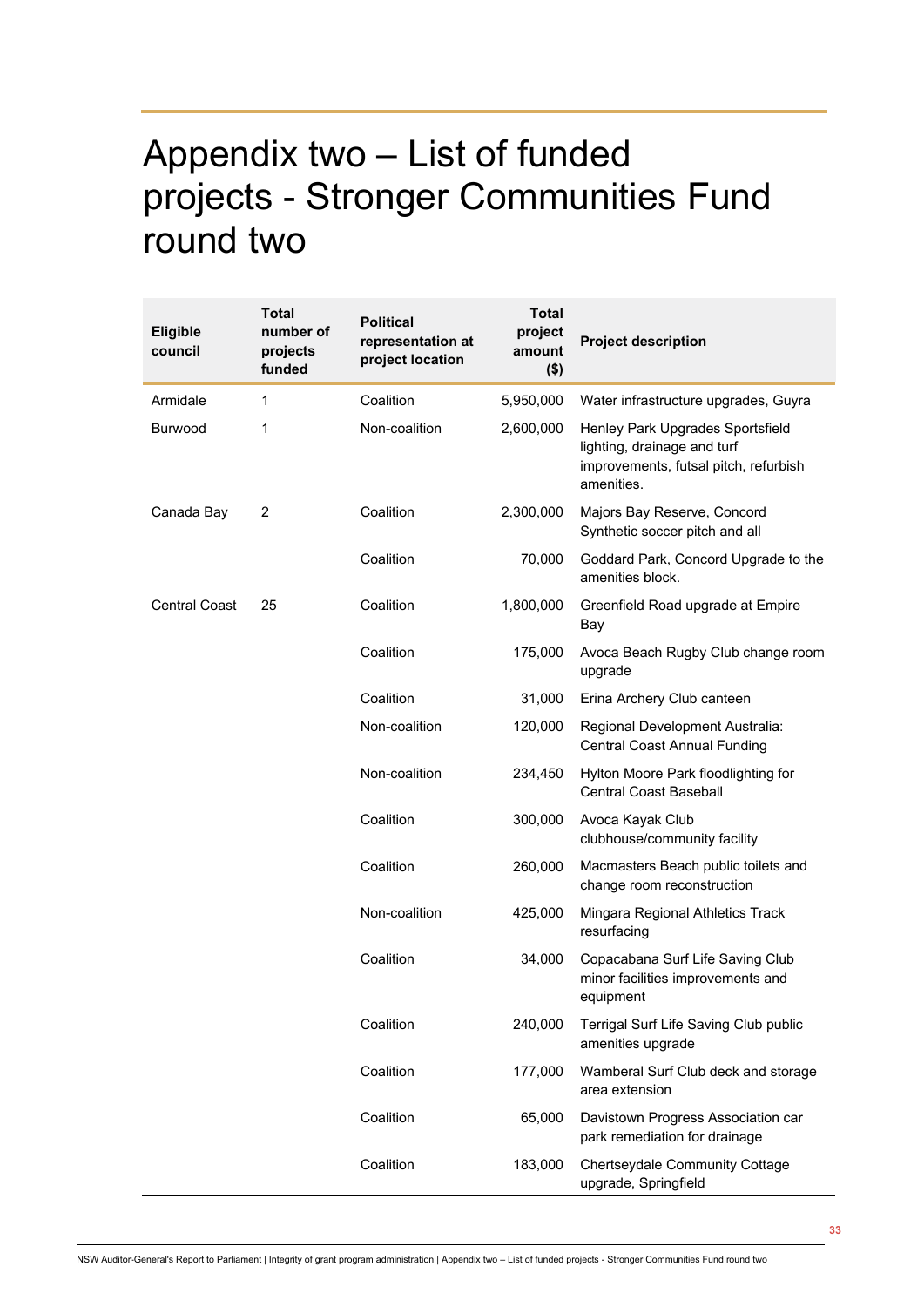<span id="page-1-0"></span>

| <b>Eligible</b><br>council | Total<br>number of<br>projects<br>funded | <b>Political</b><br>representation at<br>project location | <b>Total</b><br>project<br>amount<br>$($ \$) | <b>Project description</b>                                                                                                                   |
|----------------------------|------------------------------------------|-----------------------------------------------------------|----------------------------------------------|----------------------------------------------------------------------------------------------------------------------------------------------|
|                            |                                          | Coalition                                                 | 66,000                                       | Ex-HMAS Adelaide mast installation                                                                                                           |
|                            |                                          | Coalition                                                 | 227,000                                      | <b>Terrigal Rugby clubhouse</b><br>refurbishment and roof replacement                                                                        |
|                            |                                          | Non-coalition                                             | 200,000                                      | Gosford Musical Society acquisition of<br>multipurpose building                                                                              |
|                            |                                          | Coalition                                                 | 10,000                                       | Water fountain Duffys Oval, Terrigal                                                                                                         |
|                            |                                          | Coalition                                                 | 10,000                                       | Water fountain Frost Reserve,<br>Kincumber                                                                                                   |
|                            |                                          | Coalition                                                 | 9,570                                        | Flooring improvements Terrigal 50 Plus<br>Leisure and Learning Centre                                                                        |
|                            |                                          | Coalition                                                 | 125,000                                      | Management of salvinia molesta at<br>Springfield Pond                                                                                        |
|                            |                                          | Coalition                                                 | 150,000                                      | Playspace upgrade Empire Bay                                                                                                                 |
|                            |                                          | Coalition                                                 | 203,500                                      | Public toilet upgrade Forresters Beach                                                                                                       |
| Cootamundra-<br>Gundagai   | 25                                       | Coalition                                                 | 150,000                                      | Archibold Park upgrade Forresters<br>Beach                                                                                                   |
|                            |                                          | Coalition                                                 | 250,000                                      | Clubhouse upgrade Duffys Oval<br>Terrigal                                                                                                    |
|                            |                                          | Coalition                                                 | 55,000                                       | Kincumber Neighbourhood Centre<br>equipment, facilities improvements                                                                         |
|                            |                                          | Coalition                                                 | 1,914,282                                    | Cootamundra-Gundagai Regional<br>Council additional administration costs<br>$(NCIF)^1$                                                       |
|                            |                                          | Coalition                                                 | 1,355,000                                    | Cootamundra Country Club Upgrades<br>to precinct including dam, machinery<br>shed, course, upgrade to building<br>façade                     |
|                            |                                          | Coalition                                                 | 510,000                                      | Gundagai Preschool Capital works<br>projects to build additional rooms,<br>providing more spaces                                             |
|                            |                                          | Coalition                                                 | 60,000                                       | Ellwood Hall (Tockinbingal) General<br>repairs and installation of heating and<br>cooling                                                    |
|                            |                                          | Coalition                                                 | 200,000                                      | Coolac Hall & Oval Project includes<br>relining hall, new kitchen, installation of<br>cricket nets, picket fence, irrigation, and<br>seating |
|                            |                                          | Coalition                                                 | 130,000                                      | Adjungbilly Hall Upgrade tennis courts<br>into multipurpose facility, install<br>community BBQ                                               |
|                            |                                          | Coalition                                                 | 22,449                                       | Battle of the Bidgee Installation of<br>permanent storage sheds to support to<br>event                                                       |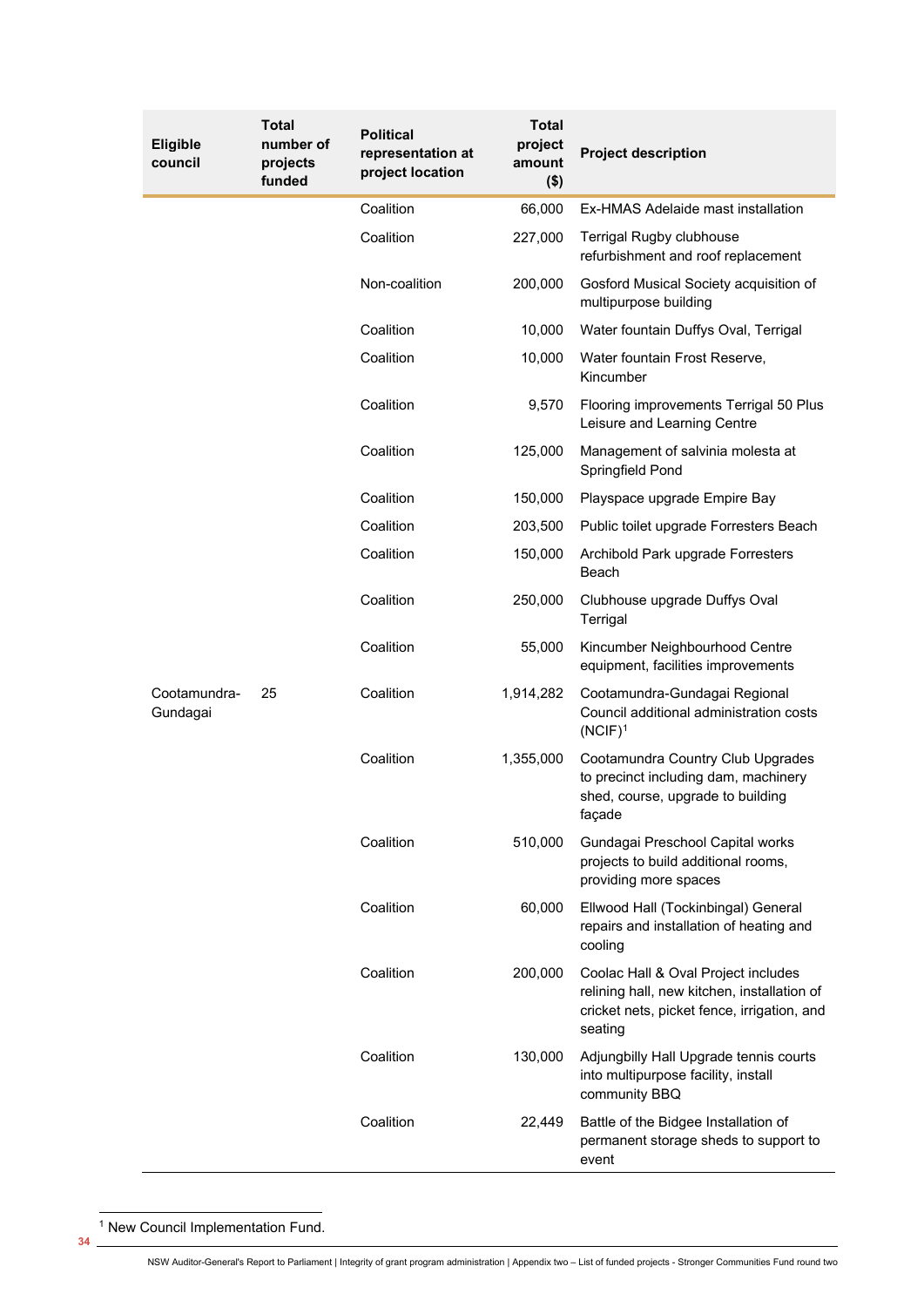| <b>Eligible</b><br>council | <b>Total</b><br>number of<br>projects<br>funded | <b>Political</b><br>representation at<br>project location | <b>Total</b><br>project<br>amount<br>$($ \$) | <b>Project description</b>                                                             |
|----------------------------|-------------------------------------------------|-----------------------------------------------------------|----------------------------------------------|----------------------------------------------------------------------------------------|
|                            |                                                 | Coalition                                                 | 150,000                                      | Cootamundra Rugby Union Club New<br>dressing room facilities                           |
|                            |                                                 | Coalition                                                 | 3,142                                        | Cootamundra Arts Centre Disabled<br>access ramp                                        |
|                            |                                                 | Coalition                                                 | 53,227                                       | Cootamundra Nursing Home<br>Installation of solar panels to help<br>reduce costs       |
|                            |                                                 | Coalition                                                 | 60,000                                       | Gundagai South Public School Sensory<br>garden                                         |
|                            |                                                 | Coalition                                                 | 75,100                                       | Gundagai Public School Installation of<br>soft fall for playground                     |
|                            |                                                 | Coalition                                                 | 10,000                                       | Gundagai Junior Rugby League New<br>PA system                                          |
|                            |                                                 | Coalition                                                 | 30,000                                       | Town & Country Inc Disabled toilet                                                     |
|                            |                                                 | Coalition                                                 | 50,000                                       | Gundagai Tourism Action Group (s355<br>Committee) Gundagai Main Street<br>history walk |
|                            |                                                 | Coalition                                                 | 25,000                                       | Gundagai RSL Landscaping Anzac<br>Grove, Gundagai                                      |
|                            |                                                 | Coalition                                                 | 130,000                                      | Yarri Park Youth precinct/Lions Park<br>Basketball courts and new amenities            |
|                            |                                                 | Coalition                                                 | 52,000                                       | Cootamundra Harness Racing<br>Upgrades and maintenance to track                        |
|                            |                                                 | Coalition                                                 | 100,000                                      | Cootamundra Mens Shed Relocation of<br>Mens Shed to Depot 2 on Hovell Street           |
|                            |                                                 | Coalition                                                 | 450,000                                      | Cootamundra Netball Courts 4 new<br>netball courts to replace non-complying<br>courts  |
|                            |                                                 | Coalition                                                 | 200,000                                      | Mill Centre Interactive tourist attraction                                             |
|                            |                                                 | Coalition                                                 | 40,000                                       | Gundagai sports field River water pump                                                 |
|                            |                                                 | Coalition                                                 | 150,000                                      | Gundagai sports ground Lighting                                                        |
|                            |                                                 | Coalition                                                 | 30,000                                       | Tumblong Hall Community facilities,<br>multipurpose courts and BBQ area                |
|                            |                                                 | Coalition                                                 | 149,800                                      | Youth initiative                                                                       |
| Dubbo                      | 10                                              | Coalition                                                 | 7,100,000                                    | Dubbo Regional Council Victoria Park<br>Redevelopment (Stage 1)                        |
|                            |                                                 | Coalition                                                 | 750,000                                      | NSW VRA Depot Dubbo                                                                    |
|                            |                                                 | Coalition                                                 | 1,550,000                                    | NSW SES Depot Dubbo                                                                    |
|                            |                                                 | Coalition                                                 | 4,500,000                                    | Wellington Swimming Pool<br>Redevelopment                                              |
|                            |                                                 | Coalition                                                 | 565,000                                      | Rygate Park Stage 2 Redevelopment<br>Lighting, fencing, and amenities block            |
|                            |                                                 | Coalition                                                 | 250,000                                      | Wellington Justice Museum<br>35                                                        |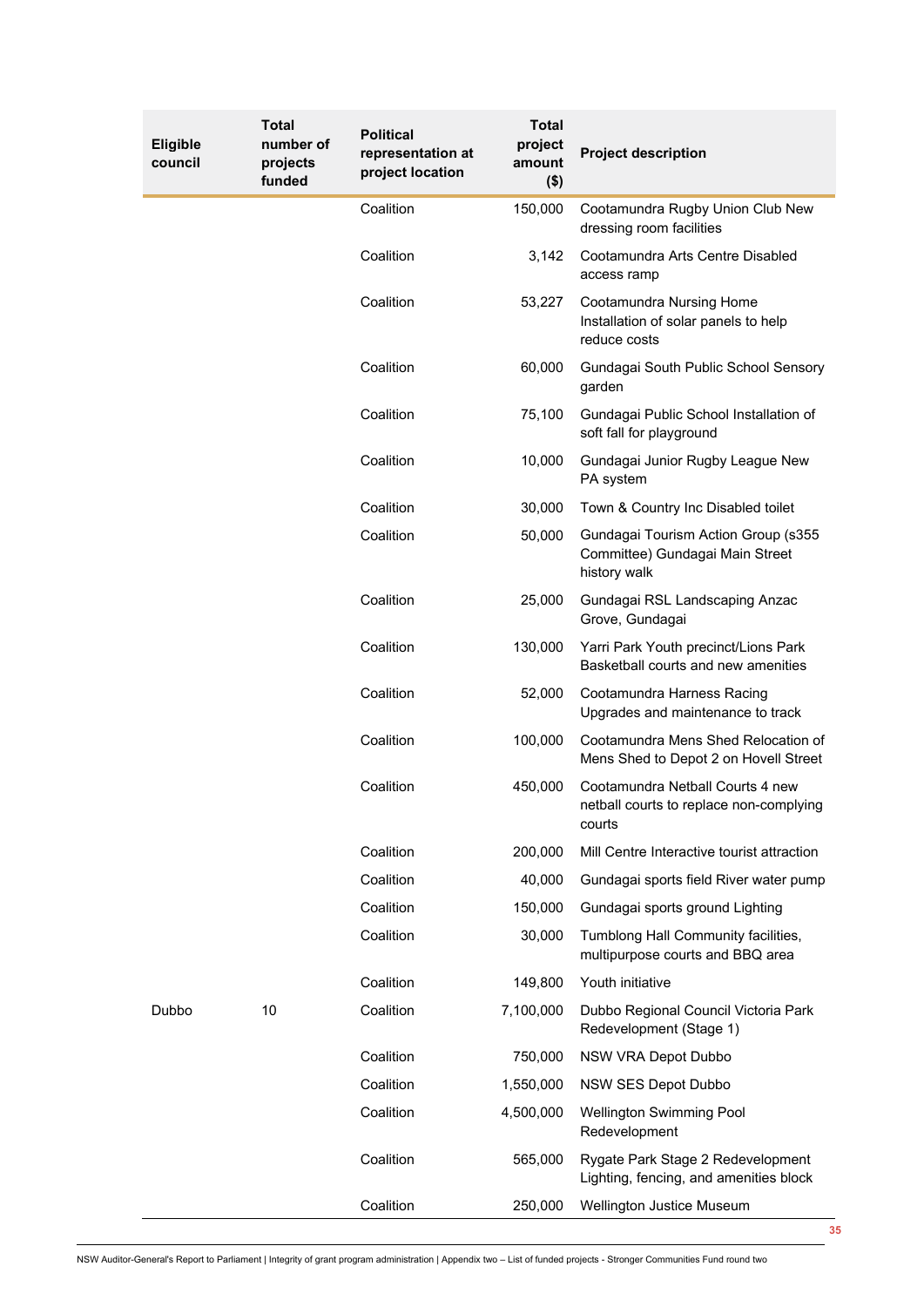<span id="page-3-0"></span>

| <b>Eligible</b><br>council | Total<br>number of<br>projects<br>funded | <b>Political</b><br>representation at<br>project location | <b>Total</b><br>project<br>amount<br>$($ \$) | <b>Project description</b>                                                                                         |
|----------------------------|------------------------------------------|-----------------------------------------------------------|----------------------------------------------|--------------------------------------------------------------------------------------------------------------------|
|                            |                                          | Coalition                                                 | 245,000                                      | Geurie Multicourt and Recreation<br>Complex                                                                        |
|                            |                                          | Coalition                                                 | 1,500,000                                    | Wiradjuri Tourism Experience                                                                                       |
|                            |                                          | Coalition                                                 | 1,300,000                                    | <b>Wellington Caves Tourism Complex</b>                                                                            |
|                            |                                          | Coalition                                                 | 10,000,000                                   | Dubbo Traffic Management Plan Key<br>Infrastructure Fitzroy Street Lights                                          |
| <b>Edward River</b>        | 8                                        | Coalition                                                 | 600,000                                      | New office complex and museum on<br>the Deniliquin Festival site                                                   |
|                            |                                          | Coalition                                                 | 1,600,000                                    | Internal merger costs (NCIF) <sup>2</sup>                                                                          |
|                            |                                          | Coalition                                                 | 1,200,000                                    | Deniliquin streetscape CBD upgrade<br><b>Cressy Street</b>                                                         |
|                            |                                          | Coalition                                                 | 700,000                                      | Edward River riverfront revitalisation                                                                             |
|                            |                                          | Coalition                                                 | 640,000                                      | Waring Gardens upgrade                                                                                             |
|                            |                                          | Coalition                                                 | 250,000                                      | Lagoon walking track Road treatments<br>and wayfinding signage                                                     |
|                            |                                          | Coalition                                                 | 200,000                                      | Peppin Heritage and Visitor Centre<br>upgrade                                                                      |
|                            |                                          | Coalition                                                 | 400,000                                      | Development of a truck stop                                                                                        |
| Federation                 | $\overline{7}$                           | Coalition                                                 | 181,000                                      | Additional funding to support merger<br>costs (NCIF) <sup>2</sup>                                                  |
|                            |                                          | Coalition                                                 | 3,483,746                                    | Corowa swimming pool                                                                                               |
|                            |                                          | Coalition                                                 | 434,469                                      | Urana Aquatic Centre leisure centre<br>building                                                                    |
|                            |                                          | Coalition                                                 | 100,000                                      | Corowa Civic Bowls Club air<br>conditioning                                                                        |
|                            |                                          | Coalition                                                 | 300,000                                      | Wemyss Road Mulwala upgrade and<br>seal                                                                            |
|                            |                                          | Coalition                                                 | 1,000,000                                    | Howlong multipurpose hall and<br>gymnasium                                                                         |
| Georges River              | 5                                        | Coalition                                                 | 90,785                                       | Lonsdale Reserve Bay 13 facilities<br>upgrade                                                                      |
|                            |                                          | Coalition                                                 | 1,000,000                                    | Gannons Park stage 3 Irrigation,<br>resurfacing of 8 fields, holding tanks,<br>treatment plant, and drainage works |
|                            |                                          | Coalition                                                 | 800,000                                      | Gannons Park Sports amenities<br>building                                                                          |
|                            |                                          | Non-coalition                                             | 2,200,000                                    | Hurstville Oval Expansion of Booth<br>Saunders Pavilion building                                                   |
|                            |                                          | Coalition                                                 | 3,000,000                                    | Poulton Park New synthetic surface<br>and sports amenities building                                                |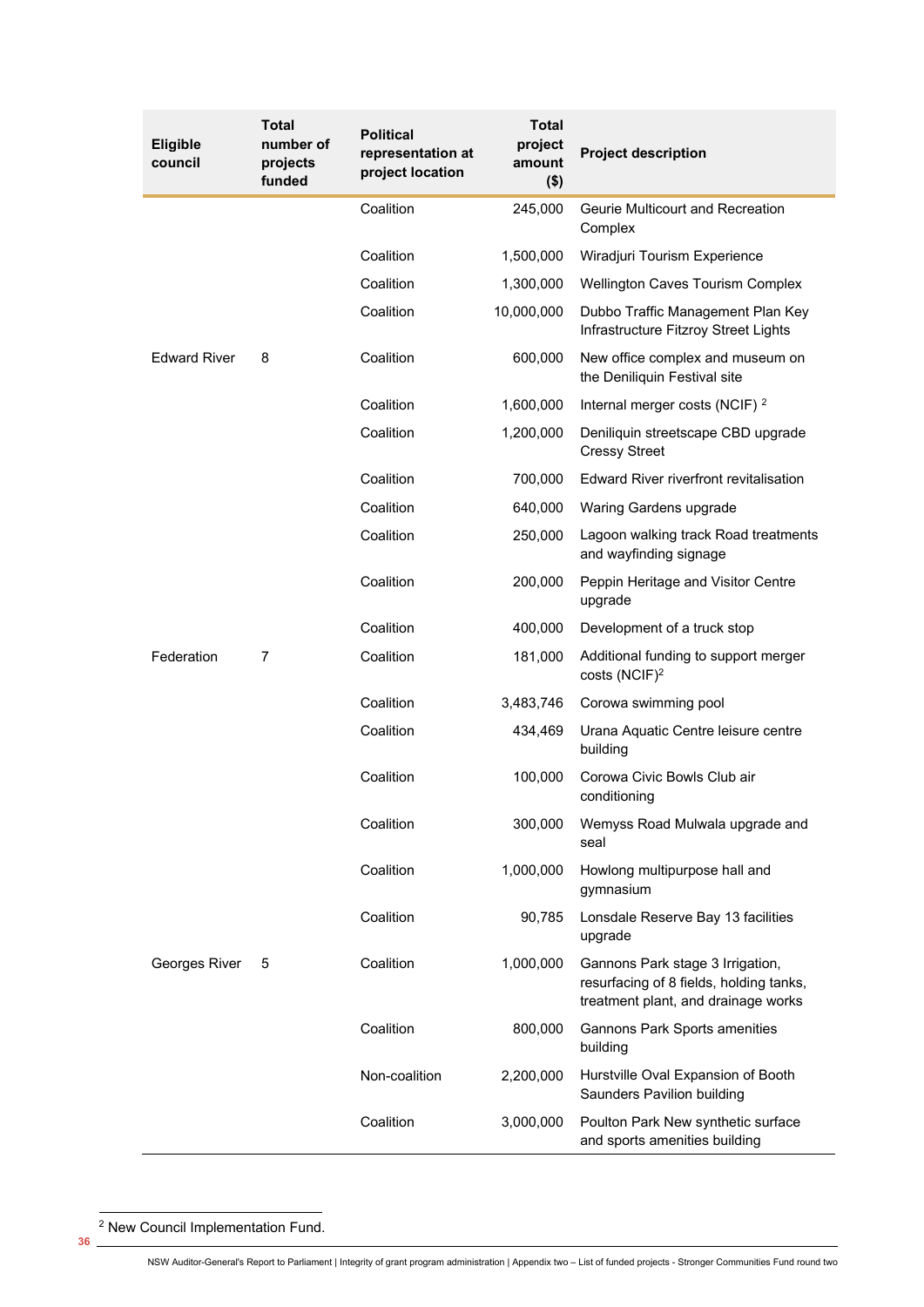<span id="page-4-0"></span>

| Eligible<br>council | Total<br>number of<br>projects<br>funded | <b>Political</b><br>representation at<br>project location | <b>Total</b><br>project<br>amount<br>$($ \$) | <b>Project description</b>                                                                         |
|---------------------|------------------------------------------|-----------------------------------------------------------|----------------------------------------------|----------------------------------------------------------------------------------------------------|
|                     |                                          | Coalition                                                 | 2,500,000                                    | Hurstville Golf Course New clubhouse,<br>reconstruction of six greens and new<br>pathways          |
| Hilltops            | 24                                       | Coalition                                                 | 2,600,000                                    | Additional funding to support<br>amalgamation costs (NCIF) <sup>3</sup>                            |
|                     |                                          | Coalition                                                 | 894,328                                      | Hilltops Council Village Hall<br>improvements (Jugiong, Monteagle,<br>Bendick Murrell, and Wombat) |
|                     |                                          | Coalition                                                 | 140,000                                      | Harden Murrumburrah Historical<br>Society Mackay Lighthorse Memorial                               |
|                     |                                          | Coalition                                                 | 80,000                                       | Young PCYC Young Sports Stadium<br>upgrades                                                        |
|                     |                                          | Coalition                                                 | 364,316                                      | Bronze Bill the Bastard Complete<br>bronzing                                                       |
|                     |                                          | Coalition                                                 | 230,464                                      | Young LALC Cultural Centre                                                                         |
|                     |                                          | Coalition                                                 | 269,148                                      | Murrumburrah Showground Trust<br>Showground electrical upgrade                                     |
|                     |                                          | Coalition                                                 | 54,722                                       | Harden Pony Club Murrumburrah<br>Showground improvements                                           |
|                     |                                          | Coalition                                                 | 140,815                                      | Wombat Progress Association Wombat<br>Oval improvements                                            |
|                     |                                          | Coalition                                                 | 432,000                                      | Harden Country Club Golf Course<br>irrigation                                                      |
|                     |                                          | Coalition                                                 | 104,802                                      | <b>Tubbul Campdraft Bribbaree</b><br>Showground electrical upgrade                                 |
|                     |                                          | Coalition                                                 | 18,000                                       | Koorawatha Fire Brigade Shelter for<br>second firetruck                                            |
|                     |                                          | Coalition                                                 | 13,356                                       | Zac's Place Upgrade to entry doors                                                                 |
|                     |                                          | Coalition                                                 | 13,029                                       | Young PCYC Renovations to entry<br>foyer                                                           |
|                     |                                          | Coalition                                                 | 30,954                                       | Young Childcare Centre (Gumnut<br>Grove) Upgrade to 30 year old storage                            |
|                     |                                          | Coalition                                                 | 9,955                                        | Young Darts Association New<br>equipment                                                           |
|                     |                                          | Coalition                                                 | 6,300                                        | Bribbaree Hall Replace ceiling                                                                     |
|                     |                                          | Coalition                                                 | 20,000                                       | Bunyip Preschool Installation of<br>children's cycleway path                                       |
|                     |                                          | Coalition                                                 | 30,000                                       | HardenMurrumburrah Junior Rugby<br>League                                                          |
|                     |                                          | Coalition                                                 | 50,000                                       | Young Preschool, Young Mobile Play<br>Activities Purchase of new vehicle for<br>mobile playgroup   |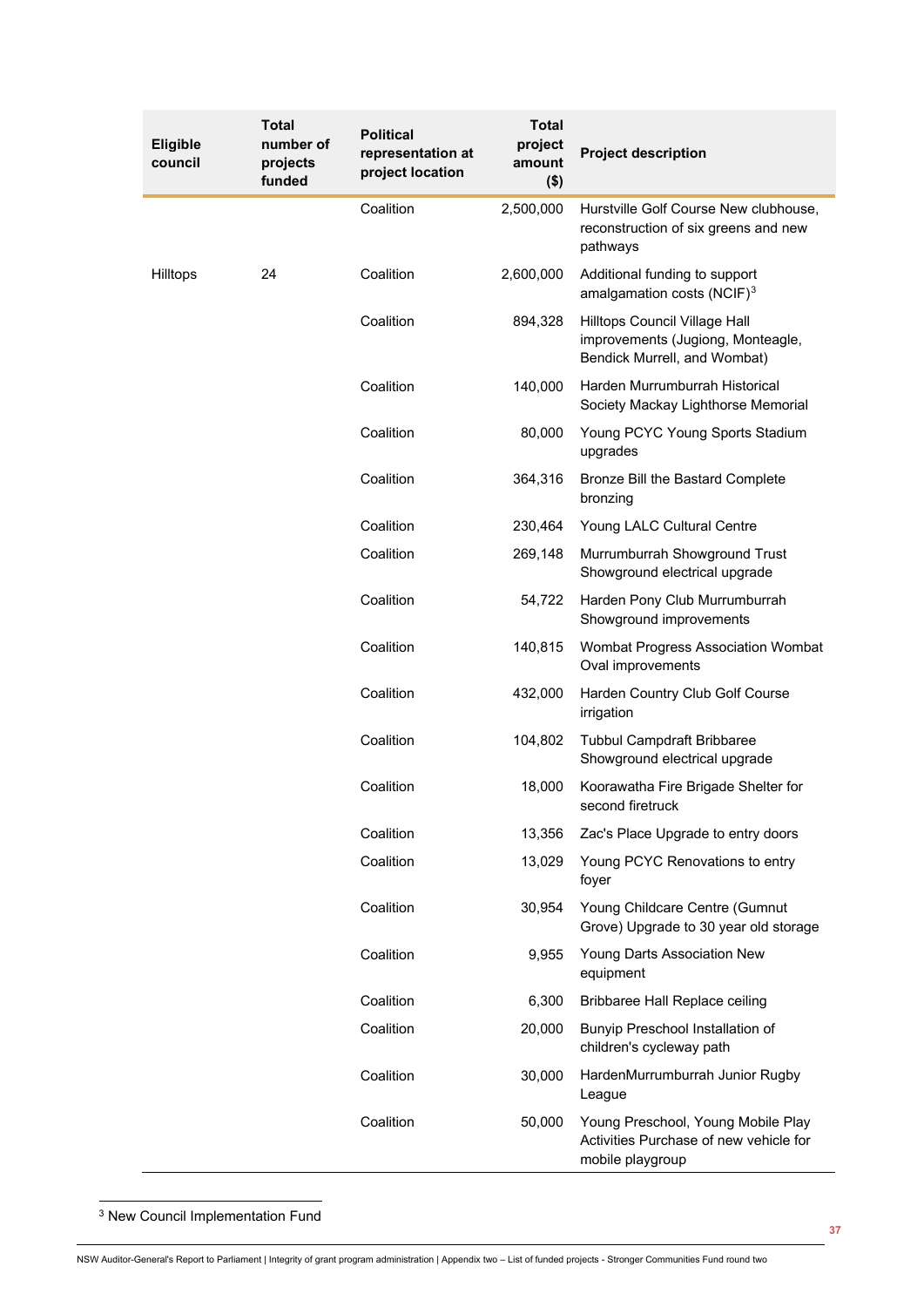| <b>Eligible</b><br>council | <b>Total</b><br>number of<br>projects<br>funded | <b>Political</b><br>representation at<br>project location | <b>Total</b><br>project<br>amount<br>$($ \$) | <b>Project description</b>                                                                                                                 |
|----------------------------|-------------------------------------------------|-----------------------------------------------------------|----------------------------------------------|--------------------------------------------------------------------------------------------------------------------------------------------|
|                            |                                                 | Coalition                                                 | 250,000                                      | Young Community Arts Centre Trust<br>Installation of solar panels and capital<br>works improvements to the Lambing<br>Flat Museum precinct |
|                            |                                                 | Coalition                                                 | 5,000                                        | Young Sports Advisory Council (355<br>committee) Purchase of sports<br>equipment                                                           |
|                            |                                                 | Coalition                                                 | 5,000                                        | Murringo Public School Purchase of<br>sports equipment                                                                                     |
|                            |                                                 | Coalition                                                 | 187,811                                      | Youth initiative                                                                                                                           |
| Hornsby                    | $\overline{c}$                                  | Coalition                                                 | 50,000,000                                   | <b>Hornsby Quarry</b>                                                                                                                      |
|                            |                                                 | Coalition                                                 | 40,000,000                                   | Westleigh Recreational Area                                                                                                                |
| <b>Hunters Hill</b>        | 1                                               | Coalition                                                 | 1,000,000                                    | Upgrade of Boronia Park grandstand<br>and sporting fields                                                                                  |
| Lane Cove                  | 5                                               | Coalition                                                 | 150,000                                      | Replanting of Epping Road azaleas                                                                                                          |
|                            |                                                 | Coalition                                                 | 450,000                                      | Tantallon Oval grandstand rebuild                                                                                                          |
|                            |                                                 | Coalition                                                 | 107,000                                      | Greendale Scout Hall new floor and<br>walls                                                                                                |
|                            |                                                 | Coalition                                                 | 180,000                                      | Longueville Sporting Club New roof                                                                                                         |
|                            |                                                 | Coalition                                                 | 50,000                                       | Blackman offleash dog area                                                                                                                 |
| Mid-Coast                  | 10                                              | Coalition                                                 | 750,000                                      | Avalon Road, Krambach<br>Reconstruction, Wallanbah Road to<br>Krambach between Germany Road and<br>The Bucketts Way                        |
|                            |                                                 | Coalition                                                 | 1,500,000                                    | Old Bar Road, Old Bar Warwiba Road<br>to Berady Lane                                                                                       |
|                            |                                                 | Coalition                                                 | 750,000                                      | The Lakes Way (South), Charlotte Bay<br>reconstruction, 150m north of<br>Boomerang Drive to start of shops                                 |
|                            |                                                 | Coalition                                                 | 500,000                                      | The Lakes Way (South), Bungwahl End<br>of new work to 700m west                                                                            |
|                            |                                                 | Coalition                                                 | 2,000,000                                    | Stroud Hill Road, Stroud Road Bucketts<br>Way west for 2.2km                                                                               |
|                            |                                                 | Coalition                                                 | 2,000,000                                    | Gloucester Road, Wingham Nowendoc<br>Road to river                                                                                         |
|                            |                                                 | Coalition                                                 | 1,500,000                                    | Thunderbolts Way, Gloucester Various<br>sections                                                                                           |
|                            |                                                 | Coalition                                                 | 1,900,000                                    | Bucketts Way Various section between<br><b>Purfleet and Gloucester</b>                                                                     |
|                            |                                                 | Coalition                                                 | 1,000,000                                    | The Lakes Way (North) Various<br>sections between Blackhead Road and<br>Rainbow Flat                                                       |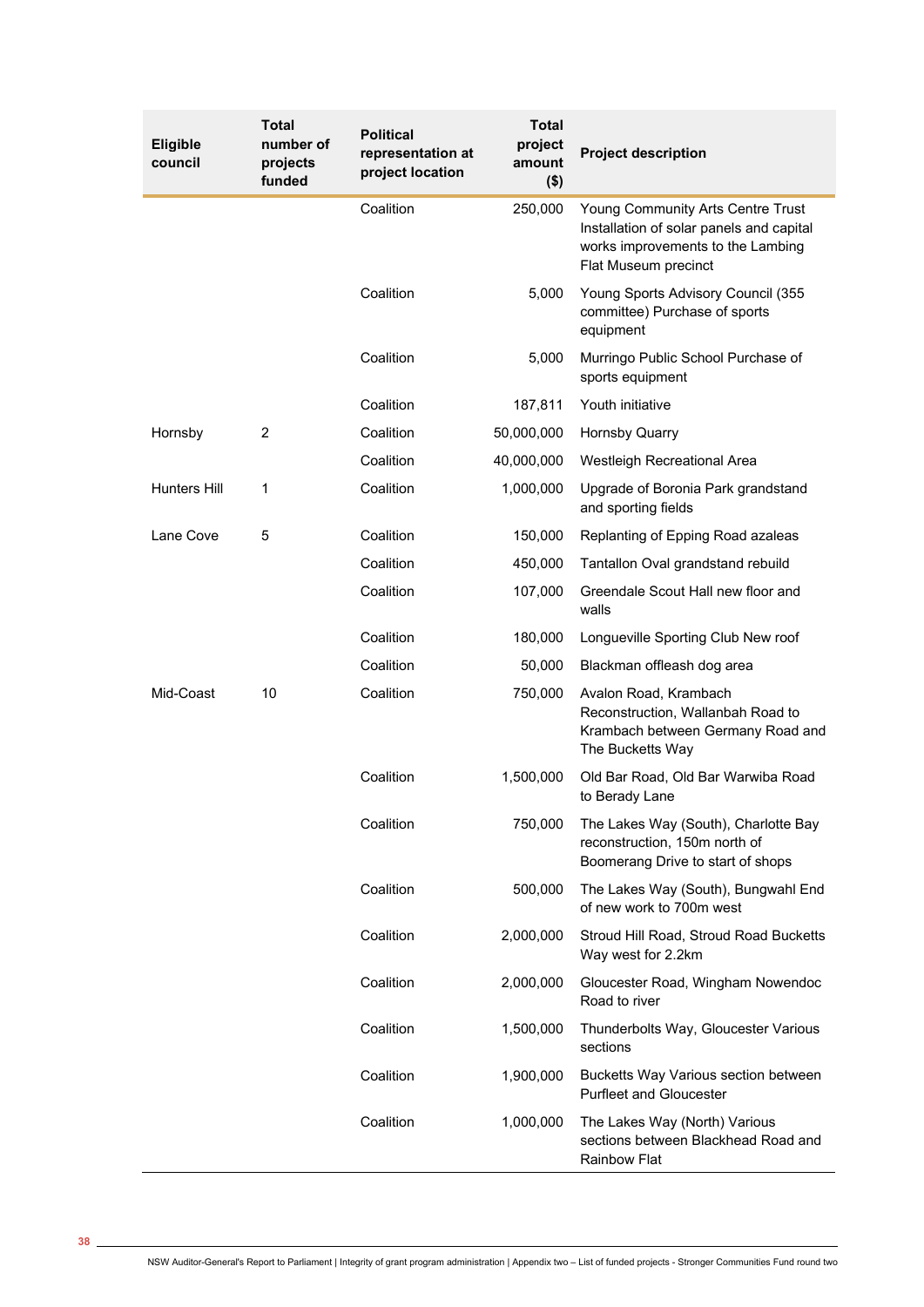| <b>Eligible</b><br>council | <b>Total</b><br>number of<br>projects<br>funded | <b>Political</b><br>representation at<br>project location | <b>Total</b><br>project<br>amount<br>$($ \$) | <b>Project description</b>                                                                                                                                                    |
|----------------------------|-------------------------------------------------|-----------------------------------------------------------|----------------------------------------------|-------------------------------------------------------------------------------------------------------------------------------------------------------------------------------|
|                            |                                                 | Coalition                                                 | 600,000                                      | Upper Myall Road, Markwell between<br><b>Stroud Street to former Gloucester</b><br>Boundary                                                                                   |
| <b>Murray River</b>        | 7                                               | Coalition                                                 | 1,500,000                                    | Additional funding towards<br>amalgamation costs including<br>information and communication<br>technology, communications, staff and<br>cultural projects (NCIF) <sup>4</sup> |
|                            |                                                 | Coalition                                                 | 1,195,000                                    | Natural gas, water and sewer to expand<br>the Moama Business Park                                                                                                             |
|                            |                                                 | Coalition                                                 | 500,000                                      | Upgrade reticulation water pressure at<br>the Moama Business Park                                                                                                             |
|                            |                                                 | Coalition                                                 | 250,000                                      | Upgrade the carpark at the former<br>Moama Sports Club                                                                                                                        |
|                            |                                                 | Coalition                                                 | 250,000                                      | Upgrade to enable heavier mass limits<br>standards at the Barham Bridge Road<br>Access                                                                                        |
|                            |                                                 | Coalition                                                 | 200,000                                      | Road sealing and drainage works at<br><b>Moama Recreation Reserve</b>                                                                                                         |
|                            |                                                 | Coalition                                                 | 200,000                                      | Upgrade the irrigation system at<br>Tooleybuc Recreation Reserve to allow<br>separation from Tooleybuc Sports Club                                                            |
| Murrumbidgee               | 11                                              | Coalition                                                 | 425,000                                      | Provision of 50 per cent funding for<br>telephone tower at Bundure (NCIF) <sup>5</sup>                                                                                        |
|                            |                                                 | Coalition                                                 | 350,000                                      | Integration and updating of LEP and<br>Development Control Plans (NCIF) <sup>5</sup>                                                                                          |
|                            |                                                 | Coalition                                                 | 150,000                                      | Provision of Integrated Risk<br>Management Systems (NCIF) <sup>5</sup>                                                                                                        |
|                            |                                                 | Coalition                                                 | 300,000                                      | Provision of project readiness Design<br>briefs and estimates (NCIF) <sup>6</sup>                                                                                             |
|                            |                                                 | Coalition                                                 | 1,500,000                                    | Development of Young Street<br>subdivision at Darlington Point                                                                                                                |
|                            |                                                 | Coalition                                                 | 300,000                                      | Waddi Community Centre Stage 1 & 2<br><b>Education Arts &amp; Cultural Centre</b><br>(Darlington Point)                                                                       |
|                            |                                                 | Coalition                                                 | 200,000                                      | Darlington Point Caravan Park Plan of<br>Management                                                                                                                           |
|                            |                                                 | Coalition                                                 | 300,000                                      | Long Day Care Centre Compliance<br>requirement (Jerilderie)                                                                                                                   |
|                            |                                                 | Coalition                                                 | 1,000,000                                    | Brolga Place Streetscape/Masterplan<br>upgrade works (Coleambally)                                                                                                            |
|                            |                                                 | Coalition                                                 | 500,000                                      | Sports Precinct upgrade words                                                                                                                                                 |
|                            |                                                 | Coalition                                                 | 565,000                                      | Community Hall upgrade works                                                                                                                                                  |

<sup>4</sup> New Council Implementation Fund.

<sup>5</sup> New Council Implementation Fund.

<span id="page-6-1"></span><span id="page-6-0"></span>NSW Auditor-General's Report to Parliament | Integrity of grant program administration | Appendix two – List of funded projects - Stronger Communities Fund round two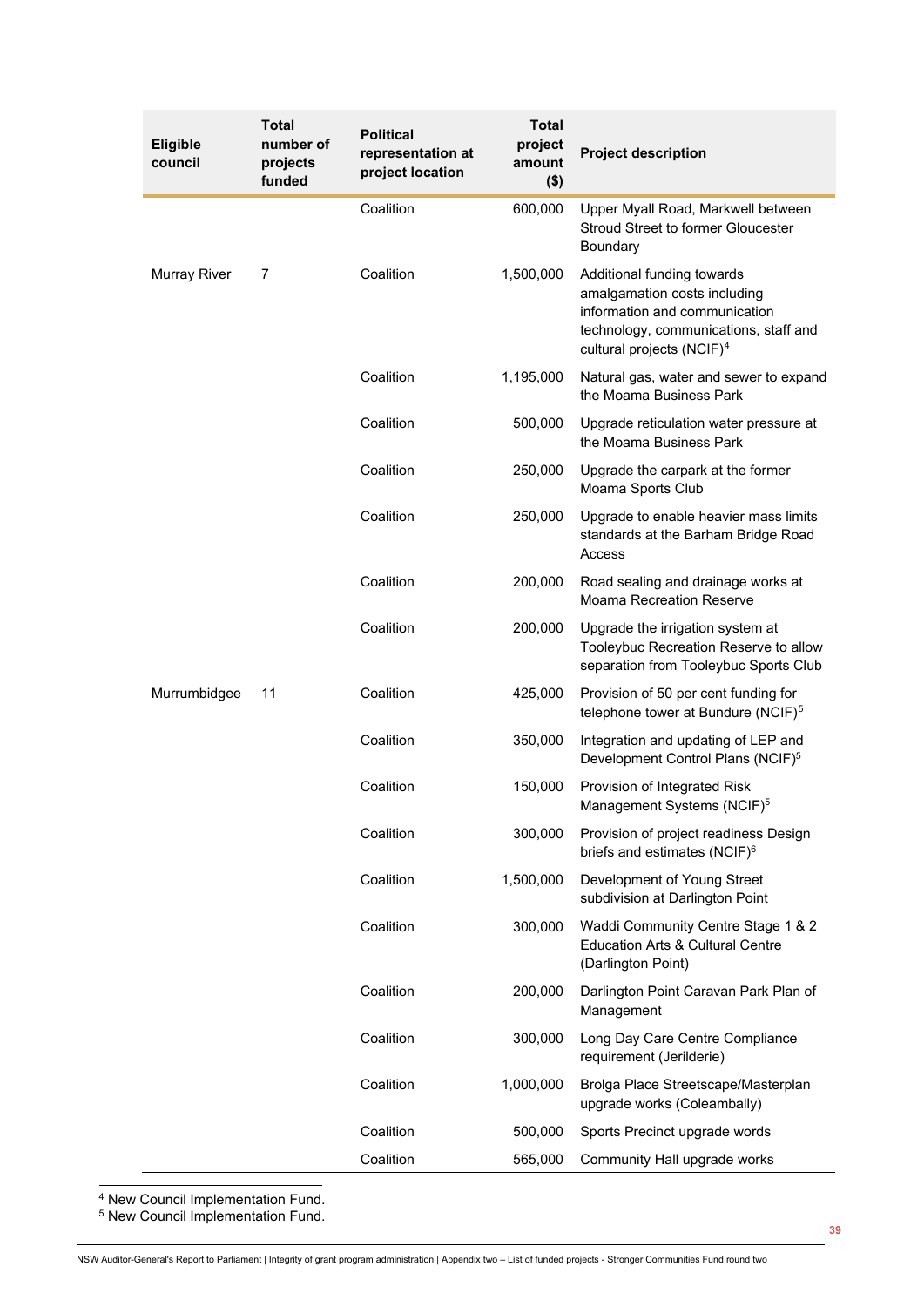| <b>Eligible</b><br>council | Total<br>number of<br>projects<br>funded | <b>Political</b><br>representation at<br>project location | <b>Total</b><br>project<br>amount<br>$($ \$) | <b>Project description</b>                                                            |
|----------------------------|------------------------------------------|-----------------------------------------------------------|----------------------------------------------|---------------------------------------------------------------------------------------|
| Northern<br><b>Beaches</b> | 11                                       | Coalition                                                 | 8,000,000                                    | <b>Church Point Community Park</b><br>(Pasadena Building)                             |
|                            |                                          | Coalition                                                 | 5,000,000                                    | Wakehurst Parkway flood mitigation                                                    |
|                            |                                          | Coalition                                                 | 2,500,000                                    | Mona Vale Public School Regional<br><b>Performing Arts Centre</b>                     |
|                            |                                          | Coalition                                                 | 1,400,000                                    | Mona Vale Surf Club refurbishment                                                     |
|                            |                                          | Coalition                                                 | 500,000                                      | Long Reef Surf Club refurbishment                                                     |
|                            |                                          | Coalition                                                 | 1,000,000                                    | Currawong Beach heritage<br>refurbishment                                             |
|                            |                                          | Coalition                                                 | 1,000,000                                    | North Pittwater foreshore improvements                                                |
|                            |                                          | Coalition                                                 | 300,000                                      | Scotland Island wastewater feasibility<br>study                                       |
|                            |                                          | Coalition                                                 | 300,000                                      | Northern Pittwater permanent netball<br>courts                                        |
|                            |                                          | Coalition                                                 | 100,000                                      | Newport Surf Club refurbishment<br>(planning)                                         |
|                            |                                          | Coalition                                                 | 1,000,000                                    | Barrenjoey High School performance<br>space                                           |
| Parramatta                 | 1                                        | Coalition                                                 | 16,000,000                                   | Development of a community hub in<br>Epping and improvements to Dence<br>Park, Epping |
| Queanbeyan-<br>Palerang    | 28                                       | Coalition                                                 | 3,500,000                                    | Additional funding for transition costs<br>$(NCIF)^6$                                 |
|                            |                                          | Coalition                                                 | 450,000                                      | Queanbeyan Golf Club Upgrades                                                         |
|                            |                                          | Coalition                                                 | 50,000                                       | Oktoberfest 2018-19                                                                   |
|                            |                                          | Coalition                                                 | 7,000                                        | Octoberfest 2017                                                                      |
|                            |                                          | Coalition                                                 | 5,000                                        | <b>Braidwood Writers' Festival</b>                                                    |
|                            |                                          | Coalition                                                 | 10,000                                       | Bungendore CWA Electrical upgrade                                                     |
|                            |                                          | Coalition                                                 | 100,000                                      | Googong Community Club Planning                                                       |
|                            |                                          | Coalition                                                 | 50,000                                       | Bungendore P&C Smart Board project                                                    |
|                            |                                          | Coalition                                                 | 50,000                                       | Majors Creek Recreational Ground<br>upgrades                                          |
|                            |                                          | Coalition                                                 | 400,000                                      | Queanbeyan Whites Change Room<br>upgrades                                             |
|                            |                                          | Coalition                                                 | 100,000                                      | Treehouse Special Needs Group                                                         |
|                            |                                          | Coalition                                                 | 352,000                                      | Captains Flat RFS New Shed<br>Additional contribution                                 |
|                            |                                          | Coalition                                                 | 200,000                                      | Bungendore Showground Arena<br>upgrade                                                |
|                            |                                          | Coalition                                                 | 10,000                                       | 1 <sup>st</sup> Tinderry Scout Group                                                  |

NSW Auditor-General's Report to Parliament | Integrity of grant program administration | Appendix two – List of funded projects - Stronger Communities Fund round two

<span id="page-7-0"></span>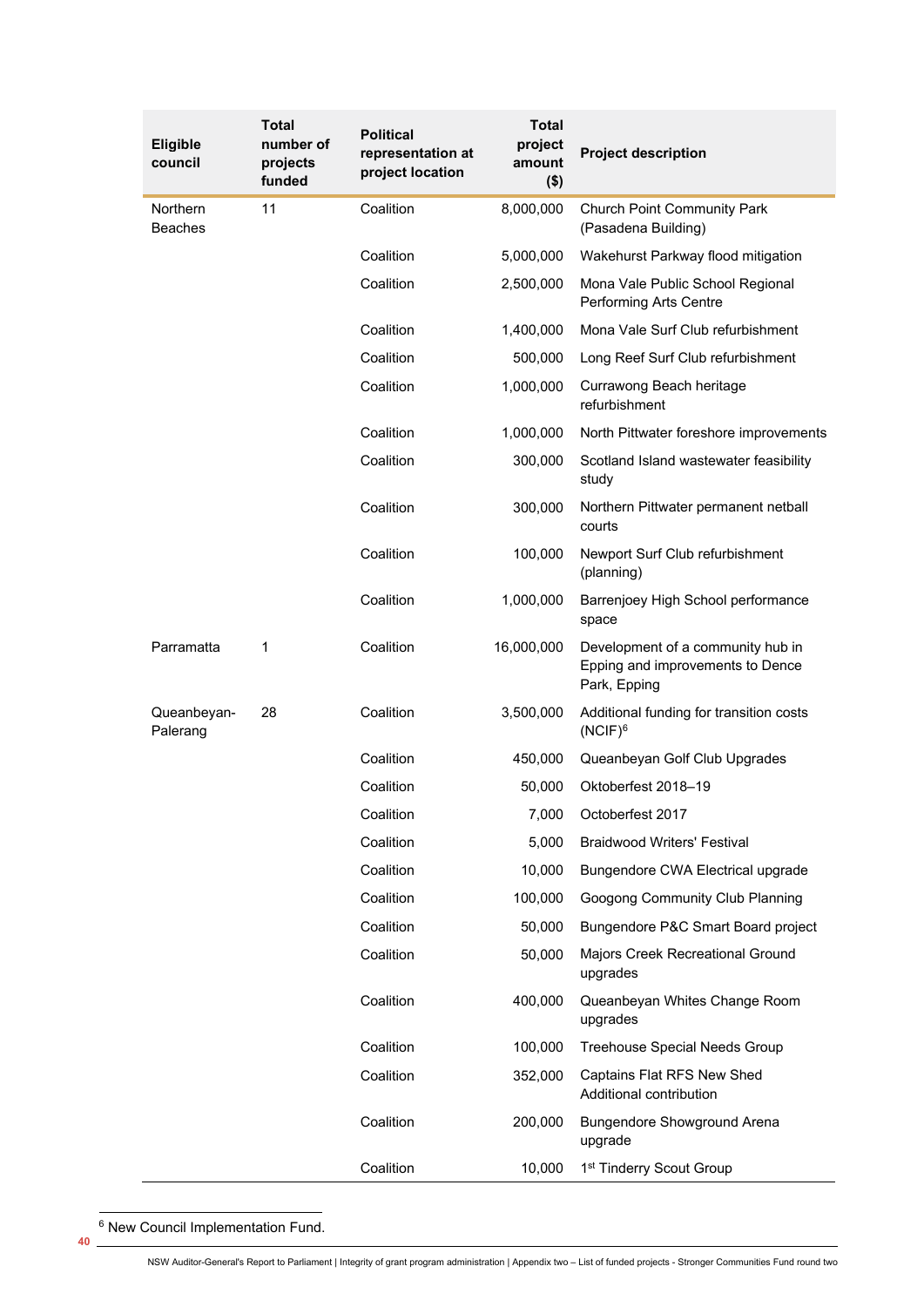<span id="page-8-0"></span>

| <b>Eligible</b><br>council | Total<br>number of<br>projects<br>funded | <b>Political</b><br>representation at<br>project location | Total<br>project<br>amount<br>$($ \$) | <b>Project description</b>                                                                                                          |
|----------------------------|------------------------------------------|-----------------------------------------------------------|---------------------------------------|-------------------------------------------------------------------------------------------------------------------------------------|
|                            |                                          | Coalition                                                 | 50,000                                | <b>Braidwood Radio Tower</b>                                                                                                        |
|                            |                                          | Coalition                                                 | 45,280                                | Meals on Wheels                                                                                                                     |
|                            |                                          | Coalition                                                 | 20,000                                | Wamboin Community Hall                                                                                                              |
|                            |                                          | Coalition                                                 | 20,000                                | Royalla Common                                                                                                                      |
|                            |                                          | Coalition                                                 | 10,000                                | <b>Bungendore Tigers</b>                                                                                                            |
|                            |                                          | Coalition                                                 | 9,000                                 | Queanbeyan Kilt                                                                                                                     |
|                            |                                          | Coalition                                                 | 20,000                                | Queanbeyan Rodeo                                                                                                                    |
|                            |                                          | Coalition                                                 | 30,000                                | SES Queanbeyan Roller Doors                                                                                                         |
|                            |                                          | Coalition                                                 | 1,500                                 | Queanbeyan Gift - Athletics Race                                                                                                    |
|                            |                                          | Coalition                                                 | 10,000                                | Queanbeyan East P&C to support the<br>school projects associated with<br>\$9 million upgrades                                       |
|                            |                                          | Coalition                                                 | 40,000                                | YMCA Bungendore towards fit out for<br>the new premises                                                                             |
|                            |                                          | Coalition                                                 | 11,780                                | HOME in Queanbeyan Support<br>provision of temporary accommodation<br>for the mentally ill and/or people at risk<br>of homelessness |
|                            |                                          | Coalition                                                 | 35,000                                | Ricky Stuart Foundation for a feasibility<br>study for a new centre in Queanbeyan                                                   |
|                            |                                          | Coalition                                                 | 3,000                                 | Braidwood Mens Shed to purchase<br>materials                                                                                        |
| Randwick                   | 1                                        | Coalition                                                 | 2,580,000                             | Coogee Surf Life Saving Club upgrade                                                                                                |
| Ryde                       | 6                                        | Coalition                                                 | 700,000                               | Meadowbank Ovals 2 & 3 Facility<br>building                                                                                         |
|                            |                                          | Coalition                                                 | 200,000                               | ANZAC Park West Ryde for major<br>upgrades and softfall installation                                                                |
|                            |                                          | Coalition                                                 | 500,000                               | Meadowbank Park district playground                                                                                                 |
|                            |                                          | Coalition                                                 | 400,000                               | Ryde Outdoor Youth Space Skate Park                                                                                                 |
|                            |                                          | Coalition                                                 | 500,000                               | Morrison Bay Park New basketball<br>court and running track                                                                         |
|                            |                                          | Coalition                                                 | 50,000                                | Santa Rosa Park Ryde for BBQ<br>installations and amenity upgrades                                                                  |
| Snowy Monaro               | 20                                       | Coalition                                                 | 3,500,000                             | Snowy Monaro additional funding for<br>transition costs (NCIF) $^7$                                                                 |
|                            |                                          | Coalition                                                 | 100,000                               | Cooma North Public School playground                                                                                                |
|                            |                                          | Coalition                                                 | 2,000                                 | Cooma rotary Club BBQ                                                                                                               |
|                            |                                          | Coalition                                                 | 500,000                               | Cooma multifunction centre upgrade                                                                                                  |
|                            |                                          | Coalition                                                 | 120,000                               | Monaro family support service                                                                                                       |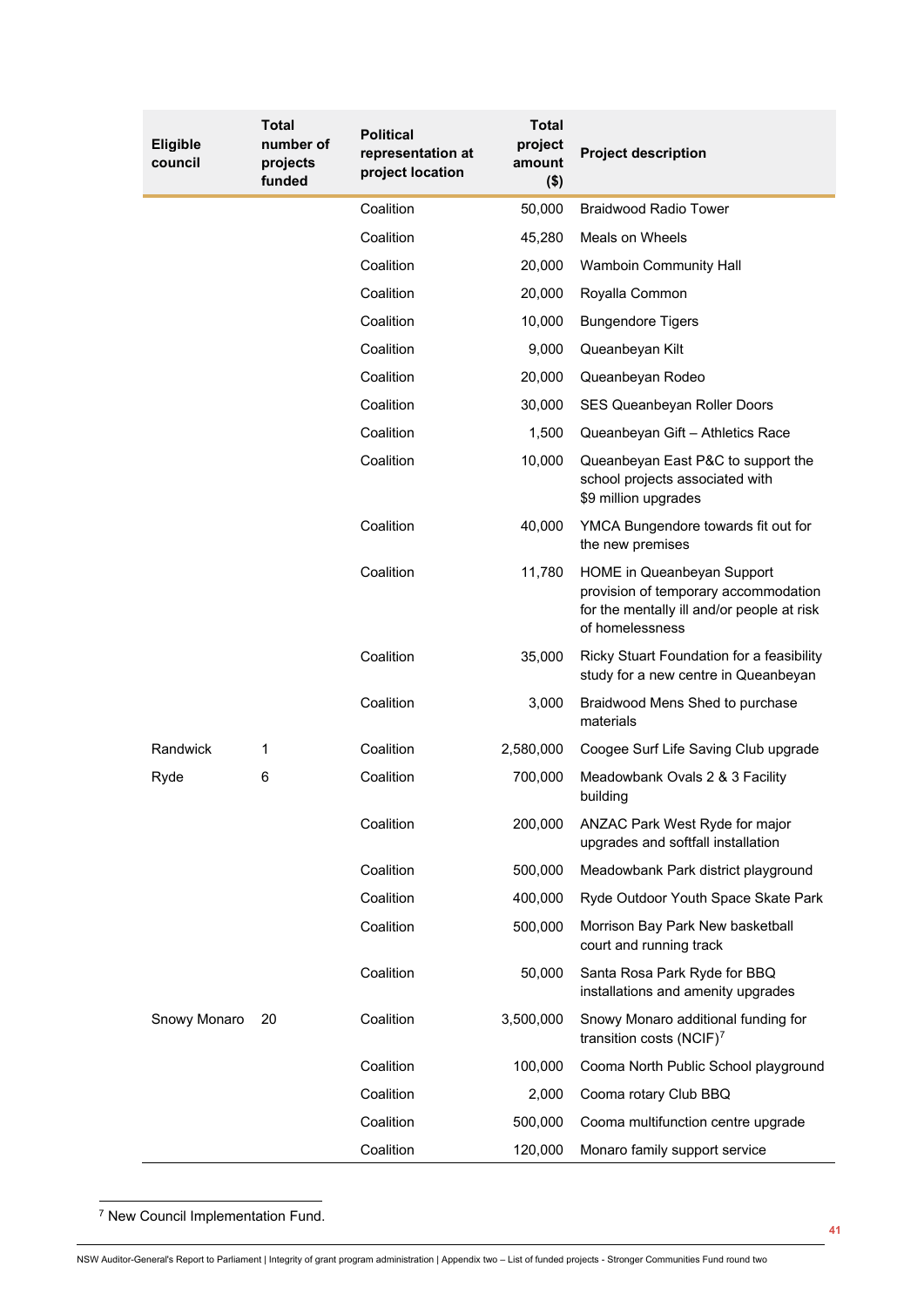| <b>Eligible</b><br>council | <b>Total</b><br>number of<br>projects<br>funded | <b>Political</b><br>representation at<br>project location | <b>Total</b><br>project<br>amount<br>$($ \$) | <b>Project description</b>                                                                                                                                                              |
|----------------------------|-------------------------------------------------|-----------------------------------------------------------|----------------------------------------------|-----------------------------------------------------------------------------------------------------------------------------------------------------------------------------------------|
|                            |                                                 | Coalition                                                 | 10,000                                       | Berridale School tennis courts                                                                                                                                                          |
|                            |                                                 | Coalition                                                 | 150,000                                      | Cooma Men's Shed new building                                                                                                                                                           |
|                            |                                                 | Coalition                                                 | 250,000                                      | Bombala Business Chamber                                                                                                                                                                |
|                            |                                                 | Coalition                                                 | 35,000                                       | Cooma Pony Club                                                                                                                                                                         |
|                            |                                                 | Coalition                                                 | 60,000                                       | Snowy Mountains neighbourhood<br>centre                                                                                                                                                 |
|                            |                                                 | Coalition                                                 | 25,000                                       | Monaro Air Rifle Club driveway sealing                                                                                                                                                  |
|                            |                                                 | Coalition                                                 | 100,000                                      | Jindabyne playground                                                                                                                                                                    |
|                            |                                                 | Coalition                                                 | 23,000                                       | Adaminaby Public School playground                                                                                                                                                      |
|                            |                                                 | Coalition                                                 | 11,200                                       | Delegate Progress Association                                                                                                                                                           |
|                            |                                                 | Coalition                                                 | 361,093                                      | Cooma Truck Wash                                                                                                                                                                        |
|                            |                                                 | Coalition                                                 | 3,500                                        | St Patrick's Parish School flag poles                                                                                                                                                   |
|                            |                                                 | Coalition                                                 | 30,000                                       | Dalgety Show Society's showground<br>upgrades                                                                                                                                           |
|                            |                                                 | Coalition                                                 | 200,000                                      | New community facility Mulach Street<br>Cooma Shared community use,<br>particularly for the Cooma Multicultural<br>Centre, Cooma University of the 3rd<br>Age and the Monaro Arts Group |
|                            |                                                 | Coalition                                                 | 95,000                                       | Snowy Alpine Heritage Association's<br>Jindabyne Heritage Centre Plan                                                                                                                   |
|                            |                                                 | Coalition                                                 | 14,000                                       | Monaro FM Community Radio 2MNO<br>Radio's new roof                                                                                                                                      |
| Snowy Valleys              | 32                                              | Mixed                                                     | 850,000                                      | Integrated systems and work processes<br>$(NCIF)^8$                                                                                                                                     |
|                            |                                                 | Mixed                                                     | 100,000                                      | Preparation of new local environmental<br>plan<br>$(NCIF)^8$                                                                                                                            |
|                            |                                                 | Mixed                                                     | 100,000                                      | Preparation of development control<br>plan (NCIF) <sup>9</sup>                                                                                                                          |
|                            |                                                 | Mixed                                                     | 120,000                                      | Culture program and capability<br>development (NCIF) <sup>8</sup>                                                                                                                       |
|                            |                                                 | Mixed                                                     | 450,000                                      | Service level review and improvement<br>program (NCIF) <sup>8</sup>                                                                                                                     |
|                            |                                                 | Mixed                                                     | 200,000                                      | Unification and placemaking (NCIF) <sup>9</sup>                                                                                                                                         |
|                            |                                                 | Mixed                                                     | 400,000                                      | Strategic business plans Water, sewer,<br>domestic waste, private works (NCIF) <sup>8</sup>                                                                                             |
|                            |                                                 | Mixed                                                     | 100,000                                      | Rate harmonisation (including public<br>participation) (NCIF) <sup>8</sup>                                                                                                              |
|                            |                                                 | Mixed                                                     | 500,000                                      | Client business environment<br>standardisation (NCIF) <sup>8</sup>                                                                                                                      |

<span id="page-9-0"></span>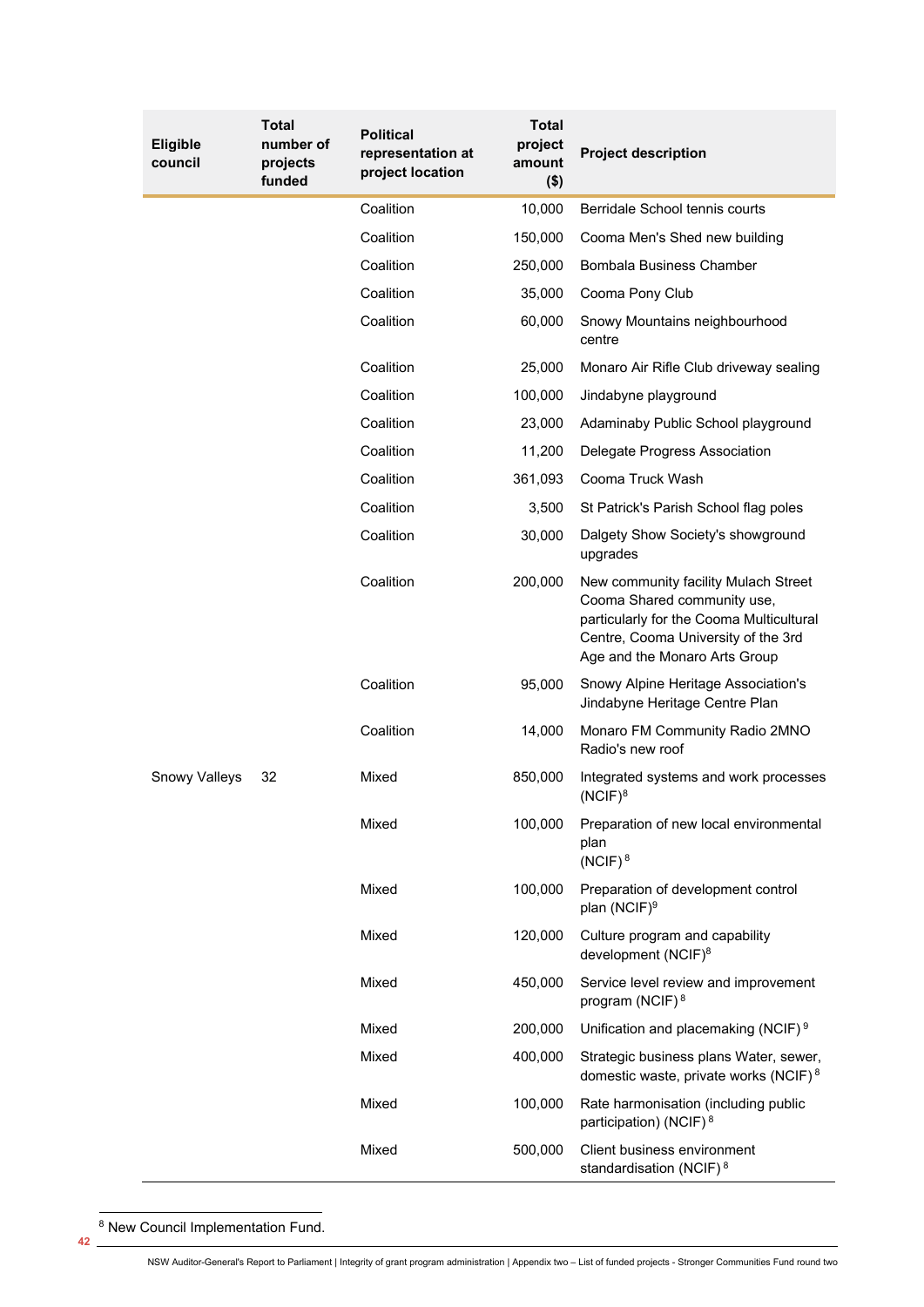| Eligible<br>council | <b>Total</b><br>number of<br>projects<br>funded | <b>Political</b><br>representation at<br>project location | <b>Total</b><br>project<br>amount<br>$($ \$) | <b>Project description</b>                                          |
|---------------------|-------------------------------------------------|-----------------------------------------------------------|----------------------------------------------|---------------------------------------------------------------------|
|                     |                                                 | Non-coalition                                             | 40,000                                       | Town WiFi upgrades Brungle, Tumut,<br>Batlow, Talbingo              |
|                     |                                                 | Non-coalition                                             | 500,000                                      | Tumut pump track & cycling initiatives                              |
|                     |                                                 | Non-coalition                                             | 200,000                                      | <b>Batlow Cannery Site Planning/business</b><br>case development    |
|                     |                                                 | Non-coalition                                             | 50,000                                       | Playground equipment upgrades<br>Batlow, Talbingo                   |
|                     |                                                 | Non-coalition                                             | 490,000                                      | Rural ratepayer projects/initiatives                                |
|                     |                                                 | Non-coalition                                             | 20,000                                       | Batlow Tourism projects/planning                                    |
|                     |                                                 | Non-coalition                                             | 10,000                                       | Jack Ryan memorial and centenary of<br>WW1 project                  |
|                     |                                                 | Coalition                                                 | 25,000                                       | Town WiFi upgrades Khancoban,<br>Tumbarumba                         |
|                     |                                                 | Coalition                                                 | 20,000                                       | Tumba Tourism App                                                   |
|                     |                                                 | Coalition                                                 | 40,000                                       | Historical walking tracks                                           |
|                     |                                                 | Coalition                                                 | 800,000                                      | Rail Trail additional funds                                         |
|                     |                                                 | Coalition                                                 | 350,000                                      | Tumbarumba links with Mountain Bike<br>Trail                        |
|                     |                                                 | Mixed                                                     | 50,000                                       | Repositioning of Snowy Valleys Way<br>Planning & implementation     |
|                     |                                                 | Coalition                                                 | 80,000                                       | Carcoola New kitchen and dining room                                |
|                     |                                                 | Mixed                                                     | 100,000                                      | Implementation of new SVC destination<br>brand & marketing strategy |
|                     |                                                 | Coalition                                                 | 40,000                                       | Khancoban pool shade sails                                          |
|                     |                                                 | Coalition                                                 | 30,000                                       | Jingellic pedestrian bridge over horse<br>creek                     |
|                     |                                                 | Coalition                                                 | 30,000                                       | Tooma amenity/appearance                                            |
|                     |                                                 | Non-coalition                                             | 10,000                                       | Town WiFi upgrades Adelong                                          |
|                     |                                                 | Non-coalition                                             | 25,000                                       | Adelong Tourism projects/planning                                   |
|                     |                                                 | Non-coalition                                             | 100,000                                      | Adelong Main Street facade<br>improvements                          |
|                     |                                                 | Non-coalition                                             | 20,000                                       | Adelong walking tracks Signage                                      |
|                     |                                                 | Non-coalition                                             | 100,000                                      | Playground equipment upgrades<br>Adelong                            |
| Waverley            | 7                                               | Coalition                                                 | 500,000                                      | North Bondi Surf Life Saving Club<br>upgrade                        |
|                     |                                                 | Coalition                                                 | 345,000                                      | Bronte Surf Life Saving Club upgrade                                |
|                     |                                                 | Coalition                                                 | 100,000                                      | Clarke Reserve Vaucluse Upgrade to<br>playground and fencing        |
|                     |                                                 | Coalition                                                 | 400,000                                      | Upgrade of the Marlborough Reserve<br>playground, Bronte            |